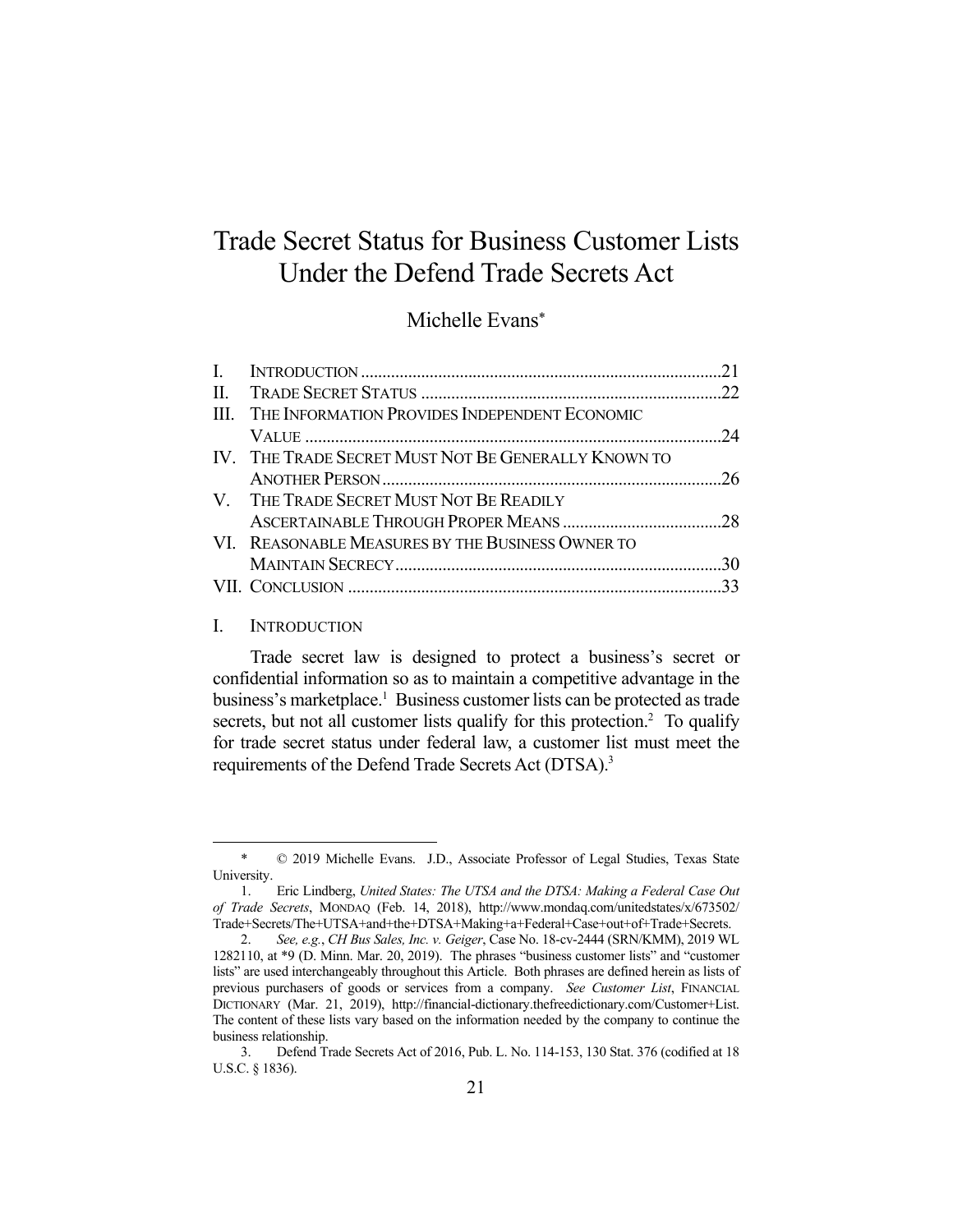Since the DTSA's enactment in 2016, there has been limited precedent applying it to trade secret protection for customer lists.<sup>4</sup> Rather courts will refer to case law using the Uniform Trade Secrets Act (UTSA) to determine whether a trade secret is protectable under the DTSA.<sup>5</sup> The DTSA does not replace the UTSA or state laws regarding trade secrets, thus, courts will typically distinguish between the two acts because they are so similar.6

 DTSA case law is still developing, so it is helpful to explore cases applying state UTSAs as a means of establishing trade secret status for business customer lists under the DTSA. This Article presents a guide to establishing trade secret status for business customer lists following the enactment of the DTSA.<sup>7</sup> Specifically, this Article will compare both DTSA and UTSA cases by first examining DTSA cases in which courts address trade secret status for business customer lists. Then, this Article will focus on that comparison in relation to federal and state precedent under the UTS $A<sup>8</sup>$ 

#### II. TRADE SECRET STATUS

 A business's customer list qualifies for trade secret protection under federal law if it meets the requirements of the DTSA.<sup>9</sup> Under the DTSA, a trade secret is defined as the following:

 <sup>4.</sup> Much of the DTSA case law to date has addressed motions to dismiss under Federal Rule of Civil Procedure  $12(b)(6)$  for failure to state a plausible claim for trade secret misappropriation. FED. R. CIV. PROC. 12(b)(6). Very few cases have addressed the merits of the claim. For a discussion of plausibility concerns under the DTSA, see generally Michelle Evans, *Plausibility Under the Defend Trade Secrets Act*, 16 J. MARSHALL REV. INTELL. PROP. L. 188 (2017).

 <sup>5.</sup> Lindberg, *supra* note 1.

 <sup>6.</sup> *Id.*; *see, e.g.*, Source Prod. & Equip. Co., Inc. v. Schehr, Civil Action No. 16-17528, 2017 WL 3721543, \*2 (E.D. La. Aug. 29, 2017) (stating "both the House and Senate committee reports suggest that the DTSA largely conforms with state trade secrets law"; therefore, "existing state law on trade secrets inform[ed] the Court's application of the DTSA"); *Veronica Foods Co. v. Ecklin*, Case No. 16-cv-07223-JCS, 2017 WL 2806706, at \*13 (N.D. Cal. June 29, 2017).

 <sup>7.</sup> This Article is expected to be useful to legal studies instructors. For a case study illustrating a hypothetical company's efforts to protect its secrets according to the Uniform Trade Secrets Act that can be used equally well to introduce students to the new DTSA, see generally Michelle Evans, *Trade Secrets in the Legal Studies Curriculum—A Case Study*, 29 J.LEGAL STUD. EDUC. 1 (2012).

 <sup>8.</sup> Defend Trade Secrets Act of 2016, Pub. L. No. 114-153, 130 Stat. 376 (codified at 18 U.S.C. § 1836); Uniform Trade Secrets Act §§ 1-11 (amended 1985), 14 U.L.A. 538 (2005). For a list of statutory citations for states that have adopted the Uniform Trade Secrets Act, see *Unif. Trade Secrets Act* Refs & Annos (amended 1985), 14 U.L.A. 529 (2005).

 <sup>9. 18</sup> U.S.C. § 1839(3).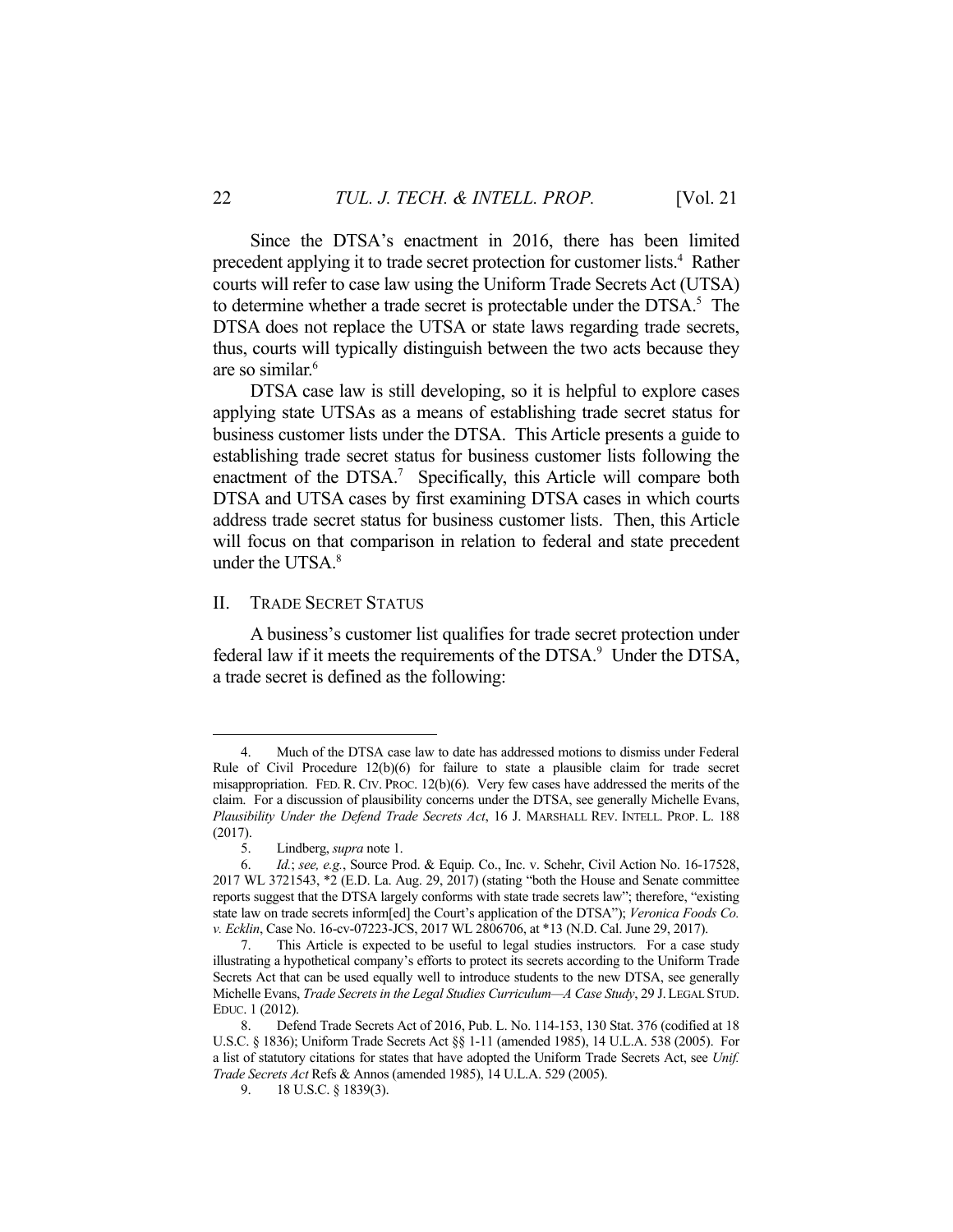All forms and types of financial, business, scientific, technical, economic, or engineering information, including patterns, plans, compilations, program devices, formulas, designs, prototypes, methods, techniques, processes, procedures, programs, or codes, whether tangible or intangible, and whether or how stored, compiled, or memorialized physically, electronically, graphically, photographically, or in writing if: (A) the owner thereof has taken reasonable measures to keep such information secret; and (B) the information derives independent economic value, actual or potential, from not being generally known to, and not being readily ascertainable through proper means by, another person who can obtain economic value from the disclosure or use of the information.<sup>10</sup>

The DTSA definition is overly broad, allowing for a wide range of information to be protected by the statute.<sup>11</sup> Thus, although customer lists are not expressly included in this definition, interpreters of the statute have referred to them under the DTSA definition as business information including compilations.<sup>12</sup>

 When applying for trade secret status, a company must comply with the requirements of parts (A) and (B) of the definition, discussed above.<sup>13</sup> Under the DTSA definition, a customer list qualifies as a trade secret if it: (1) has independent economic value, actual or potential; (2) is not generally known to another person who can obtain economic value from it; (3) is not readily ascertainable through proper means; and (4) is the subject of reasonable measures to maintain secrecy.<sup>14</sup> The DTSA substantively follows the language used in the UTSA; therefore, the comments contained in the UTSA provide a useful guide for federal courts to refer to when interpreting the DTSA.<sup>15</sup> Federal courts may also examine fact-based cases to assist in any interpretation.<sup>16</sup> Both the UTSA

 <sup>10.</sup> *Id.*

 <sup>11.</sup> *Explaining the Defend Trade Secrets Act*, AM. BAR ASS'N (June 29, 2017), http:// www.americanbar.org/groups/business\_law/publications/blt/2016/09/03\_cohen/.

 <sup>12.</sup> *See* H.R. REP. 114-529, at 2 (2016), *reprinted in* 2016 U.S.C.C.A.N. 195, 197; John Cannan, *A (Mostly) Legislative History of the Defend Trade Secrets Act of 2016*, 109 LAW LIBR. J. 363, 364 (2017). *See, e.g.*, ITR Am., LLC v. TREK, Inc., Civil Action No. 3:16-cv-703-WHB-JCG, 2017 WL 5244715, at \*7 (S.D. Miss. Sept. 26, 2017) (concluding a customer list that qualified for trade secret status under the state UTSA would qualify for trade secret status under the DTSA).

 <sup>13. 18</sup> U.S.C. § 1839(3).

 <sup>14.</sup> Adapted from a list of subfactors for the UTSA trade secret definition provided in Michelle Evans, *Determining What Constitutes a Trade Secret Under the New Texas Uniform Trade Secrets Act (TUTSA)*, 46 TEX. TECH. L.REV. 469, 473-74 (2014).

 <sup>15.</sup> See H.R. REP. 114-529, at 14.

 <sup>16.</sup> *See, e.g.*, Bay Fasteners & Components, Inc. v. Factory Direct Logistics, LLC, Case No. 17-CV-03995, 2018 WL 1394033, at \*3 (N.D. Ill. Mar. 20, 2018); Kuryakyn Holdings, LLC v. Ciro, LLC, 242 F. Supp. 3d 789, 797 (W.D. Wis. 2017).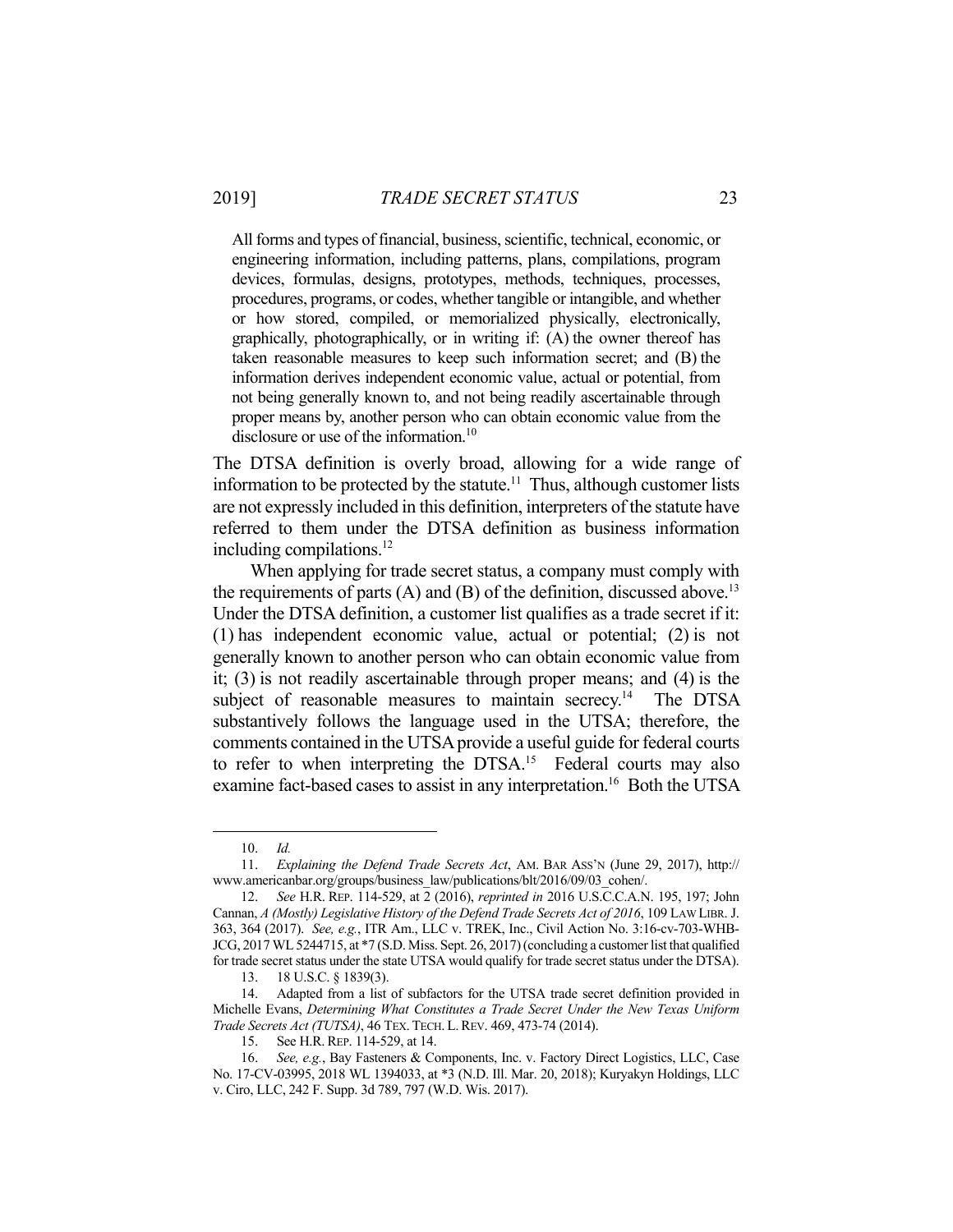and UTSA precedent are considered to be persuasive authority for any and all DTSA litigation.<sup>17</sup>

#### III. THE INFORMATION PROVIDES INDEPENDENT ECONOMIC VALUE

 When establishing trade secret status for a business's customer list, a court must first determine the list's value in the company as well as in the company's marketplace.18 Specifically, the DTSA requires that the information "derive independent economic value, actual or potential."19 Current value is preferred when establishing trade secret status.<sup>20</sup> A customer list may only retain value for a few months.<sup>21</sup> Some courts have found it useful for a plaintiff to provide evidence of what its competitor considers valuable.<sup>22</sup> For example, in *Ukrainian Future Credit Union v. Seikaly*, a credit union filed a claim against its former employee after the employee's use of improperly obtained customer lists.<sup>23</sup> The plaintiff proposed to amend its original complaint by adding a DTSA claim stating that the trade secret was valuable. $24$  The District Court for the Eastern District of Michigan denied the proposed amendment because the plaintiff

 <sup>17.</sup> *See, e.g.*, Dichard v. Morgan, Civil No. 17-CV-00338-AJ, 2017 WL 5634110, at \*2 (D. N.H. Nov. 22, 2017).

 <sup>18.</sup> In fact, a business's client or customer list may be the most valuable asset to a company. *See generally* Byung-Cheol Kim & Jay Pil Choi, *Customer Information Sharing: Strategic Incentives and New Implications*, 19 J.ECON.& MGMT. STRATEGY 403, 407 (2010) (discussing the acquisition of CDNow by Bertelsmann for \$117 million because of its customer list of 3.29 million people with no other substantial physical assets).

 <sup>19. 18</sup> U.S.C. § 1839(3)(B) (2016). This requirement is the same in the UTSA definition.

 <sup>20.</sup> *See, e.g.*, CH Bus Sales, Inc., f/k/a/ CH Trading Co. v. Duane Geiger, Case No. 18-cv-2444 (SRN/KMM), 2019 WL 1282110, at \*9 (D. Minn. Mar. 20, 2019) (ruling on a motion to dismiss claims based on the DTSA and state UTSA, the court noted that customer lists are not considered trade secrets where they would be of little use to a competitor); Quality Sys., Inc. v. Warman, 132 F. Supp. 2d 349, 356 (D. Md. 2001) (finding the company's recruiting database was not a trade secret under the UTSA because, among other things, the information had no current economic value). For a discussion of trade secret valuation methods, see generally R. Mark Halligan & Richard F. Weyand, *The Economic Valuation of Trade Secret Assets*, J. INTERNET L., Feb. 2006, at 19; Jennifer McCollough, *The Basics in Valuation of Intellectual Property Assets*, FED. LAW., Aug. 2017, at 8.

 <sup>21.</sup> *See, e.g.*, WEG Elec. Corp. v. Pethers, Civil No. 16-471(DSD/LIB), 2016 WL 1441793, at \*3 (D. Minn. Apr. 12, 2016).

 <sup>22.</sup> For cases applying individual state UTSAs, see, for example, *Pyro Spectaculars North, Inc. v. Souza*, 861 F. Supp. 2d 1079, 1089 (E.D. Cal. 2012) (finding that the information contained a "virtual encyclopedia" of specific company customer, operator, and vendor information at a competitor's fingertips); *Bridgestone/Firestone, Inc. v. Lockhart*, 5 F. Supp. 2d 667, 681 (S.D. Ind. 1998) (noting that the company's sales information, among other things, specifying customer, salesperson, and region could be helpful to a competitor).

 <sup>23.</sup> Ukranian Future Credit Union v. Seikaly, No. 17-CV-11483, 2017 WL 5665960, at \*10 (E.D. Mich. Nov. 27, 2017).

 <sup>24.</sup> *Id.*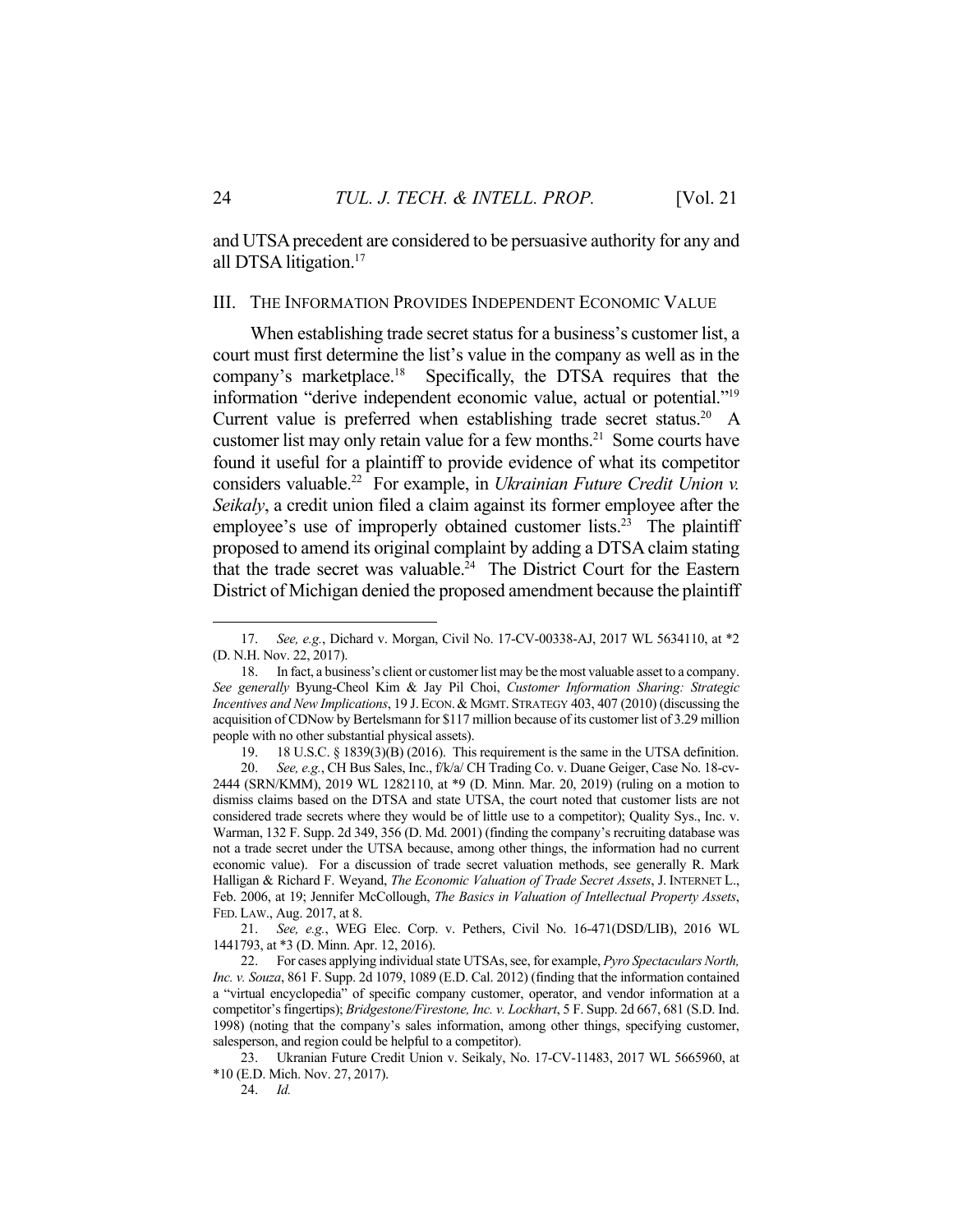failed to measure and provide sufficient evidence demonstrating the competitor's value of the list.<sup>25</sup>

 Additionally, it is important for a company to demonstrate to the court how much money marketing companies would be willing to pay for customer information.26 This is particularly useful when establishing a market value for a customer list.<sup>27</sup> Further, it may be helpful for the trade secret owner to show a court any customer lists that were used as collateral for bank loans.<sup>28</sup> Since there is no office that formally reviews trade secrets for validity, lenders will independently assess whether the collateral satisfies the trade secret definition, along with its value, before making these loans.<sup>29</sup>

 Courts interpreting both the DTSA and UTSA have found that a customer list containing only customers' names and addresses does not retain independent value to a business owner and, therefore, is not protectable as a trade secret.<sup>30</sup> To strengthen the protectability of a customer list as a trade secret, a business should include additional information specific to each listed customer, such as the product history or service needs of a customer.<sup>31</sup> Maintaining detailed customer lists is useful

<u>.</u>

 <sup>25.</sup> *Id.*

 <sup>26.</sup> For cases applying individual state UTSAs, see, for example, *Fred's Stores of Mississippi, Inc. v. M. & H. Drugs, Inc.*, 725 So. 2d 902, 910 (Miss. 1998) (finding the company's customer list had independent economic value because marketing companies, among others, were willing to pay money for it); *Newmark Group, Inc. v. Avison Young (Canada) Inc.*, Case No.: 2:15 cv-00531-RFB-GWF, 2018 WL 5886531, at \*3 (D. Nev. Nov. 9, 2018).

 <sup>27.</sup> For further discussion of the market value approach to valuing customer lists, see generally *Valuation of Customer-Related Assets*, MERCER CAP. (Jan. 11, 2016), https://mercer capital.com/financialreportingblog/valuation-of-customer-related-assets/; Lisa H. Tran & Irina Vrublevskaya, *Methods for Valuing Customer Relationships: Use of the Multi-Period Excess Earnings Method or the Distributor Method?*, INSIGHTS (Spring 2016), http://www.willamette. com/insights\_journal/16/spring\_2016\_10.pdf.

 <sup>28.</sup> *See* Gail Bernstein, *Viewing Assets More Expansively Can Benefit Borrower and Lender Alike*, 9 J. PRIV. EQUITY 94 (2006) (discussing the tendency of asset-based lenders to look to customer lists as well as hard assets when lending).

 <sup>29.</sup> *See*, *How to Use Trade Secrets as Collateral for a Loan*, MELWANI & CHAN, LLP, http://melwanichan.com/resources/how-to-use-trade-secrets-as-collateral-for-a-loan/ (last visited Mar. 21, 2019).

 <sup>30.</sup> *See, e.g.*, KeyCorp v. Holland, Civil Action No. 3:16-CV-1948-D, 2017 WL 345645, at \*4 (N.D. Tex. Jan. 24, 2017) (finding that a mere listing of names, companies, and email addresses was insufficient to constitute a trade secret under the DTSA); Steenhoven v. Coll. Life Ins. Co. of Am., 460 N.E.2d 973, 974-75 (Ind. Ct. App. 1984).

 <sup>31.</sup> *Compare* G.W. Henssler & Assocs., Ltd. v. Marietta Wealth Mgmt., LLC, Civil Action File Number 1:17-cv-2188-TCB, 2017 WL 6996372, at \*4 (N.D. Ga. Oct. 23, 2017), *with* Conseco Fin. Servicing Corp. v. N. Am. Mortg. Co., 381 F.3d 811, 819 (8th Cir. 2004); Dial Temp. Help Serv., Inc. v. Shrock, 946 F. Supp. 847, 854 (D. Or. 1996); Steve Silveus Ins., Inc. v. Goshert, 873 N.E.2d 165, 179 (Ind. Ct. App. 2007); U.S. Land Servs., Inc. v. U.S. Surveyor, Inc., 826 N.E.2d 49, 64 (Ind. Ct. App. 2005).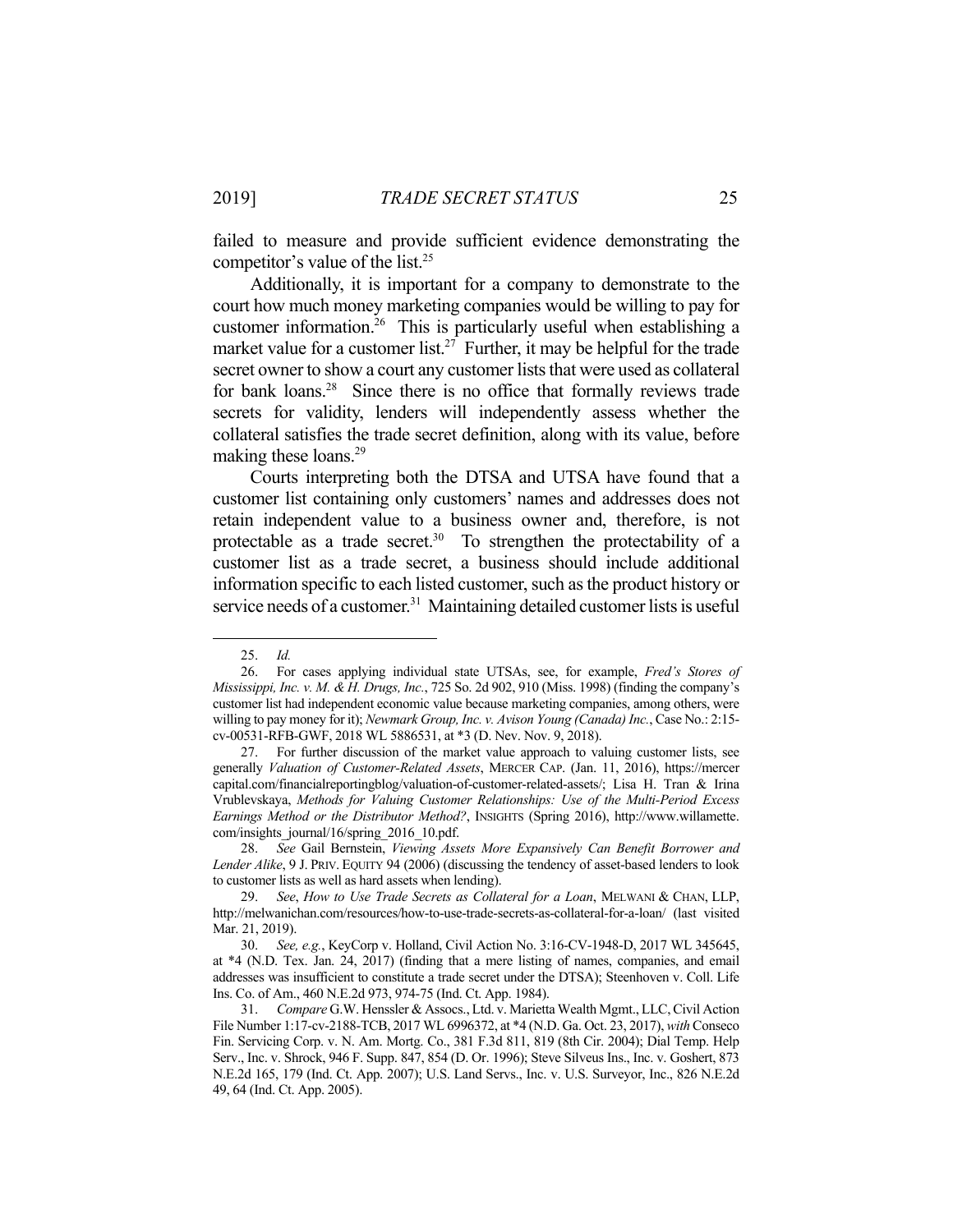for a company to present as evidence to a court strengthening the likelihood of achieving trade secret status for that list. $32$ 

### IV. THE TRADE SECRET MUST NOT BE GENERALLY KNOWN TO ANOTHER PERSON

 Once an individual or company demonstrates to a court the independent economic value of its customer or client list, they will then need to provide sufficient evidence demonstrating that the list is not "generally known to . . . another person who can obtain economic value from the disclosure or use of the information."33 Proving this DTSA element may be difficult because it requires the business owner to prove a negative.34 Therefore, a business owner will typically introduce direct testimony by employees, any circumstantial evidence concerning measures taken to protect the information, and expert testimony by industry professionals.35

 One important aspect of this DTSA requirement to consider is a court's interpretation of "another person."36 According to prior case law applying individual state UTSAs, information is public knowledge if a business owner makes mandatory disclosures to government agencies or if the information is already in the public domain.<sup>37</sup> For example, information is considered in the public domain if it is posted online or

 <sup>32.</sup> *Compare* East v. Aqua Gaming, Inc., 805 So.2d 932, 934 (Fla. Dist. Ct. App. 2001) (finding trade secret status under the UTSA where, among other things, the company had created its customer list from larger lists of potential customers for the company's specific business), *with* Templeton v. Creative Loafing Tampa, Inc., 552 So.2d 288, 289 (Fla. Dist. Ct. App. 1989) (concluding the list of potential customers was not a trade secret under the UTSA where, among other factors, the list was not a reduction of a larger list).

 <sup>33. 18</sup> U.S.C. § 1839(3)(B) (2016). In comparison to the UTSA, the DTSA uses the phrase "another person" in place of "other persons"; however, these phrases are not intended to be meaningfully different. *See* Uniform Trade Secrets Act § 1 (amended 1985), 14 U.L.A. 538 (2005); H.R. REP. 114-529, at 14 (2016), *reprinted in* 2016 U.S.C.C.A.N. 195, 197.

 <sup>34.</sup> For further discussion of the difficulty in proving negative claims, see generally Kevin W. Saunders, *What Logic Can and Cannot Tell Us About Law*, 73 NOTRE DAME L.REV. 667, 677- 78 (1997-1998).

 <sup>35.</sup> *See Trade Secret Infringement*, JUSTIA, http://www.justia.com/intellectual-property/ trade-secrets/infringement/ (last visited Mar. 21, 2019); *see, e.g.*, Graham Capital Mgmt., L.P. v. Bongiovanni, 3:18-cv-01665-WWE, 2019 WL 632287, at \*4 (D. Conn. Feb. 14, 2019); Hill v. Best Medic. Intern., Inc., Civil Action Nos. 07-1709, 08-1404, 09-1194, 2011 WL 5082208, at \*14 (W.D. Pa. Oct. 25, 2011); Mattel, Inc. v. MGA Entm't, Inc., No. CV 04–9049 DOC (RNBx), 2011 WL 3420571, at \*9 (C.D. Cal. Aug. 4, 2011); Confianca Moving, Inc. v. De Oliveira, Case No.10- 23035-CIV-MORENO/TORRES, 2011 WL 13269500, at \*5 (S.D. Fla. Jan. 24, 2011).

 <sup>36. 18</sup> U.S.C. § 1839(3)(B).

 <sup>37.</sup> For further discussion of protecting disclosures made to government agencies, see generally Taylor M. Norton, *Protecting Subcontractors' Intellectual Property in Government Contracts: Trades Secrets and Proprietary Data*, FED. LAW., Oct. 2010, at 38.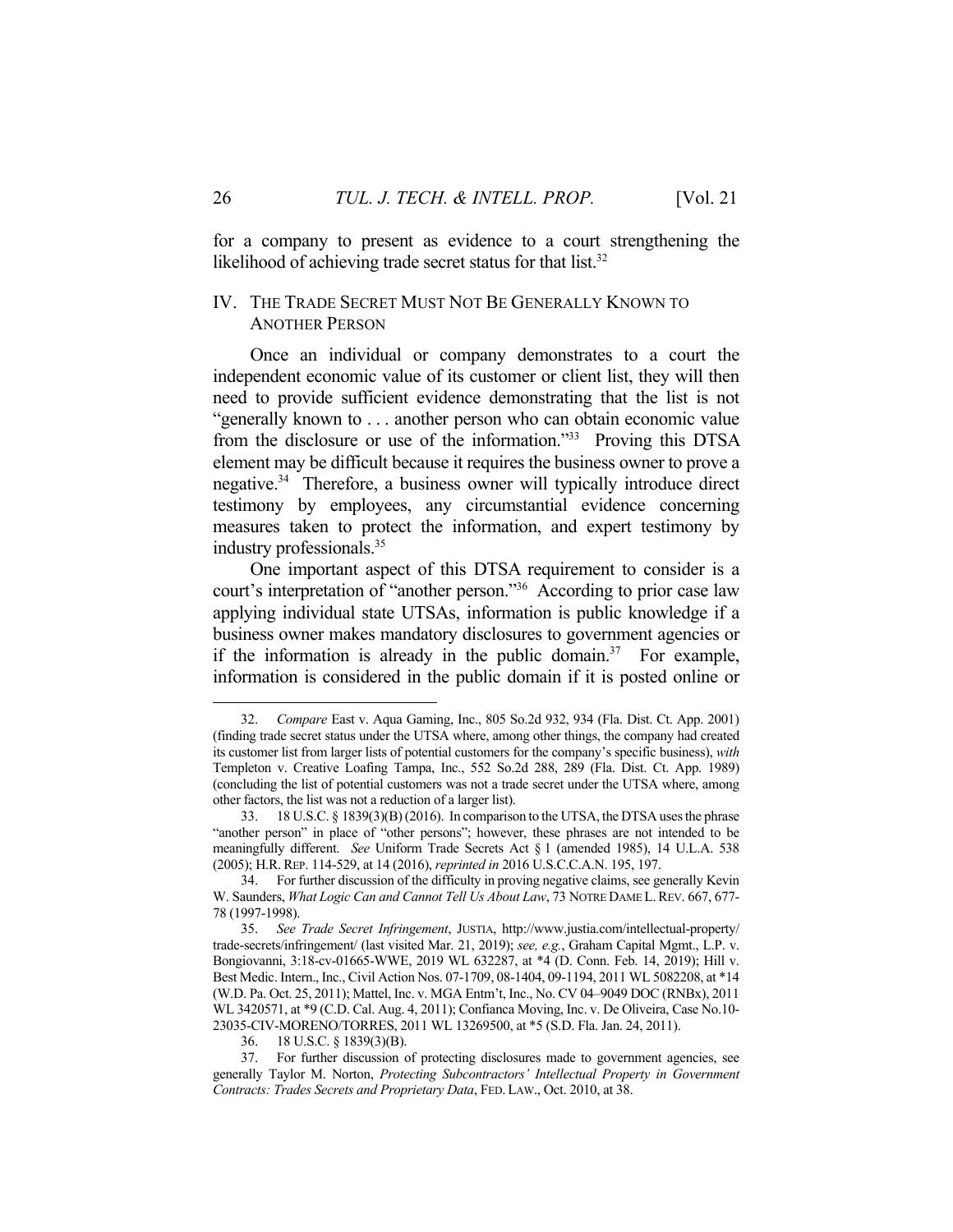included in an article or book.<sup>38</sup> Any open disclosures by the company may also be considered by a court to be public knowledge.<sup>39</sup> Further, a customer list may not be protected as a trade secret if the customer's information is generally known within the company's industry.40

 An owner attempting to obtain trade secret status should avoid disclosing any relevant information to members of the public or to those in the same industry to prevent the information from becoming part of the public domain.41 If a business owner has to disclose the customer information in the ordinary course of business, the owner should do so with confidentiality restrictions in place.<sup>42</sup> These restrictions may include a nondisclosure agreement that the company's employees are required to sign or encrypting certain confidential files contained on company computers.43 These steps are important because if another company misappropriates the protected list, the list's owner must demonstrate to the court that they took reasonable steps to protect the confidential information.<sup>44</sup>

 A business owner may risk protecting customer information by disclosing the information to outside vendors or companies.<sup>45</sup> This is

<u>.</u>

 <sup>38.</sup> *See Trade Secret Infringement*, *supra* note 35.

 <sup>39.</sup> *Id.*

 <sup>40.</sup> The UTSA suggests that if these "other persons" can obtain an economic benefit from the trade secret and they are aware that they can obtain that benefit, then trade secret status may not be achieved. Uniform Trade Secrets Act § 1 cmt. (amended 1985), 14 U.L.A. 538 (2005); Cy Wakeman, Inc. v. Nicole Price Consulting, LLC, 284 F. Supp. 3d 985, 996 (D. Neb. 2018). *Compare* Art & Cook, Inc. v. Haber, No. 17-cv-1634 (LDH) (CLP), 2017 WL 4443549, at \*3 (E.D.N.Y. Oct. 3, 2017) (concluding the plaintiff's contact list was not a trade secret under the DTSA where the contacts could be obtained by hiring representatives, attending trade shows, meeting buyers from various companies, and using simple Internet searches), *with* CDI Energy Servs., Inc. v. West River Pumps, Inc., 567 F.3d 398, 402 (8th Cir. 2009) (finding the customer list was not protectable as a trade secret under the UTSA where the potential customers were a small group of easily identifiable locally operated oilfield companies that would be easily obtainable by those in the local oilfield service and equipment industry), *and* Hydraulic Exch. & Repair, Inc. v. KM Specialty Pumps, Inc., 690 N.E.2d 782, 786 (Ind. Ct. App. 1998) (concluding that even though the customers were known within the company's niche market, the customer list was still a trade secret under the UTSA because it included additional information such as profits, sales, and special suppliers that were specific to each customer that the company kept confidential).

 <sup>41.</sup> *See, e.g.*, Frontrange Sols. USA, Inc. v. Newroad Software, Inc., 505 F. Supp. 2d 821, 837 (D. Colo. 2007) (concluding the customer list was not a trade secret under the UTSA because, among other factors, the competitor was able to obtain the information without restriction at trade shows and from other independent sources).

 <sup>42.</sup> *See, e.g.*, Hecny Transp., Inc. v. Chu, 430 F.3d 402, 404 (7th Cir. 2005); Wyatt v. PO2*,*  Inc., 651 So.2d 359, 363 (La. Ct. App. 1995).

 <sup>43.</sup> *See Trade Secret Infringement*, *supra* note 35.

 <sup>44.</sup> *See id.*

 <sup>45.</sup> *See, e.g.*, VBS Distribution, Inc. v. Nutrivita Labs., Inc., Case No.: SACV 16-01553- CJC(DFM), 2018 WL 5274172, at \*7 (C.D. Cal. Sept. 10, 2018).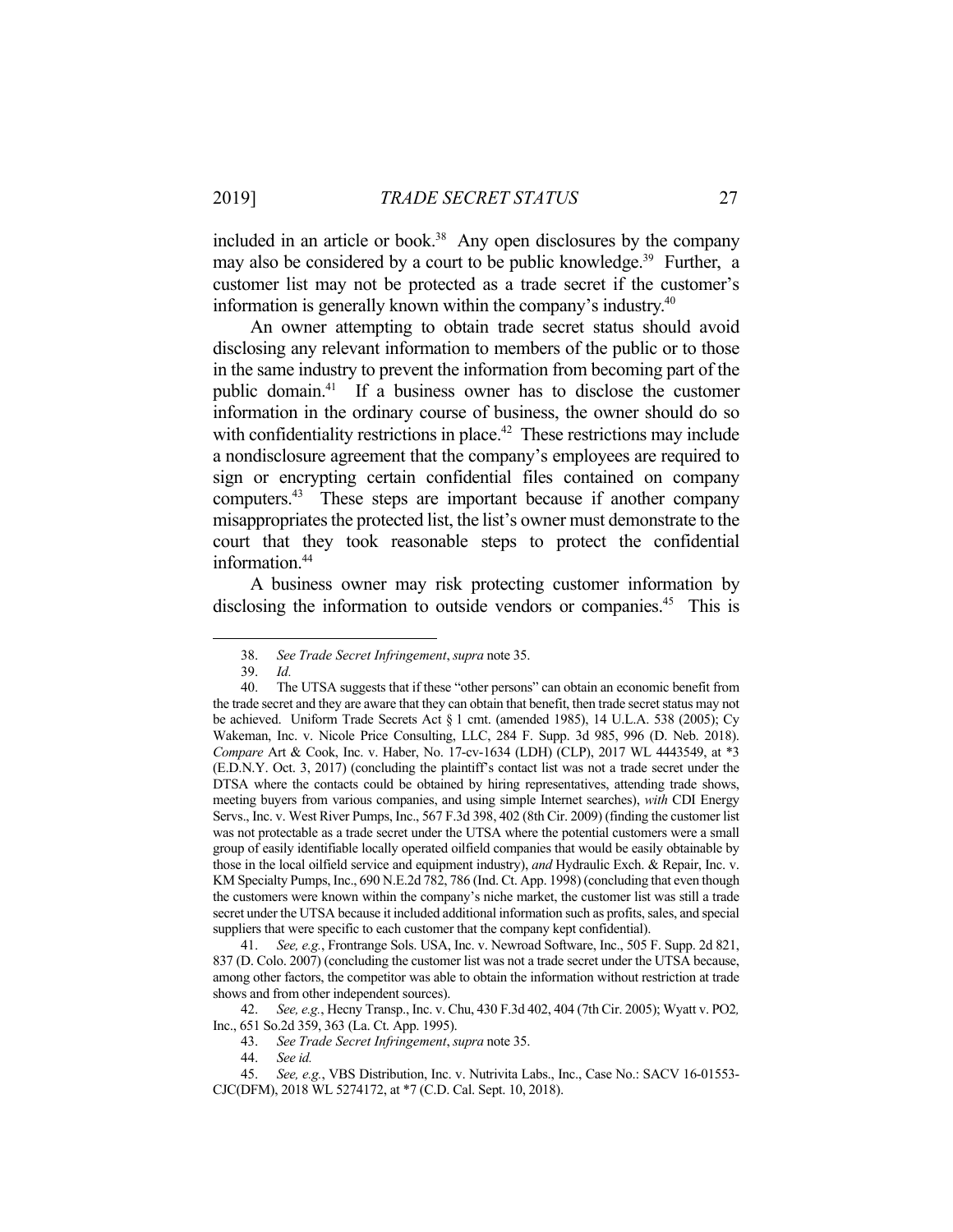particularly a concern if the business owner fails to take specific measures to ensure third-party confidentiality of any business-related information.46 A business that includes its customers' names and contact information on sales reports or confidential information in meeting minutes will not be seen by the courts as ensuring third-party confidentiality.<sup>47</sup> Confidentiality. requirements established in nondisclosure agreements protect an owner if they find it necessary to disclose the customer information to these outsiders.48 These additional precautions are helpful in preventing any confidential company from becoming public knowledge.

## V. THE TRADE SECRET MUST NOT BE READILY ASCERTAINABLE THROUGH PROPER MEANS

 The DTSA further provides that a company or business's customer list must not be "readily ascertainable through proper means" if the list is to achieve protection as a trade secret.<sup>49</sup> The phrase "readily ascertainable" is not defined in the DTSA.<sup>50</sup> However, courts generally conclude that information obtained from public sources is readily ascertainable,<sup>51</sup> particularly when that information is available on the Internet.<sup>52</sup>

 52. *See, e.g.*, PrimeSource Bldg. Prods., Inc. v. Huttig Bldg. Prods., Inc., Nos. 16 CV 11390 and 16 CV 11468, 2017 WL 7795125, at \*14 (N.D. Ill. 2017) (finding the plaintiff's supplier list and contact information were not a trade secret under the DTSA where the information was publicly available through Internet resources); Wachovia Ins. Servs., Inc. v. Fallon, 682 S.E.2d 657, 663 (Ga. Ct. App. 2009) (concluding the customer list was not a trade secret under the UTSA where the information was available on the website entitled "freeERISA.com"); Brown v. Rollet

 <sup>46.</sup> *See, e.g.*, *id.* (finding the customer list was not a trade secret under the DTSA where the list was disclosed to vendors without an agreement that the list be kept confidential); Marc Maghsoudi Enter., Inc. v. Tufenkian Import/Export Ventures, Inc., 2009 WL 3837455, at \*2 (N.D. Ill. 2009). Thomas J. Scott, Jr. & Eleanor M. Hynes, *Reducing Your Risk as a Licensor or Licensee in Patent and Technology Licensing—The Important Terms to Consider*, 28 LICENSING J. 6 (2008). *See generally* Thomas J. Oppold, *Top 10 Ways to Help Protect Your Franchise's Trade Secrets*, 35 FRANCHISING WORLD 57 (2003).

 <sup>47.</sup> *VBS Distribution, Inc.,* 2018 WL 5274172, at \*8.

 <sup>48.</sup> *See, e.g.*, Home Paramount Pest Control Cos., Inc. v. FMC Corp./Agric. Prods. Grp., 107 F. Supp. 2d 684, 693 (D. Md. 2000); Hildreth Mfg., L.L.C. v. Semco, Inc., 785 N.E.2d 774, 785-86 (Ohio App. Ct. 2003).

 <sup>49. 18</sup> U.S.C. § 1839(3)(B) (2016).

 <sup>50.</sup> *Id.* § 1839.

 <sup>51.</sup> This is consistent with section 1 of the UTSA comments, which provide that "information is readily ascertainable if it is available in trade journals, reference books, or published materials." Uniform Trade Secrets Act § 1 cmt. (amended 1985), 14 U.L.A. 538 (2005); *see, e.g.*, Mosiman v. Madison Cos., LLC, Civil Action No. 17-1517-CFC, 2019 WL 203126, at \*5 (D. Del. Jan. 15, 2019); Way.com, Inc. v. Singh, Case No. 3:18-cv-04819-WHO, 2018 WL 6704464, at \*10 (N.D. Cal. Dec. 20, 2018); Curtis 1000, Inc. v. Suess, 843 F. Supp. 441, 451-52 (C.D. Ill. 1994)); Lasermaster Corp. v. Sentinel Imaging, 931 F. Supp. 628, 637 (D. Minn. 1996).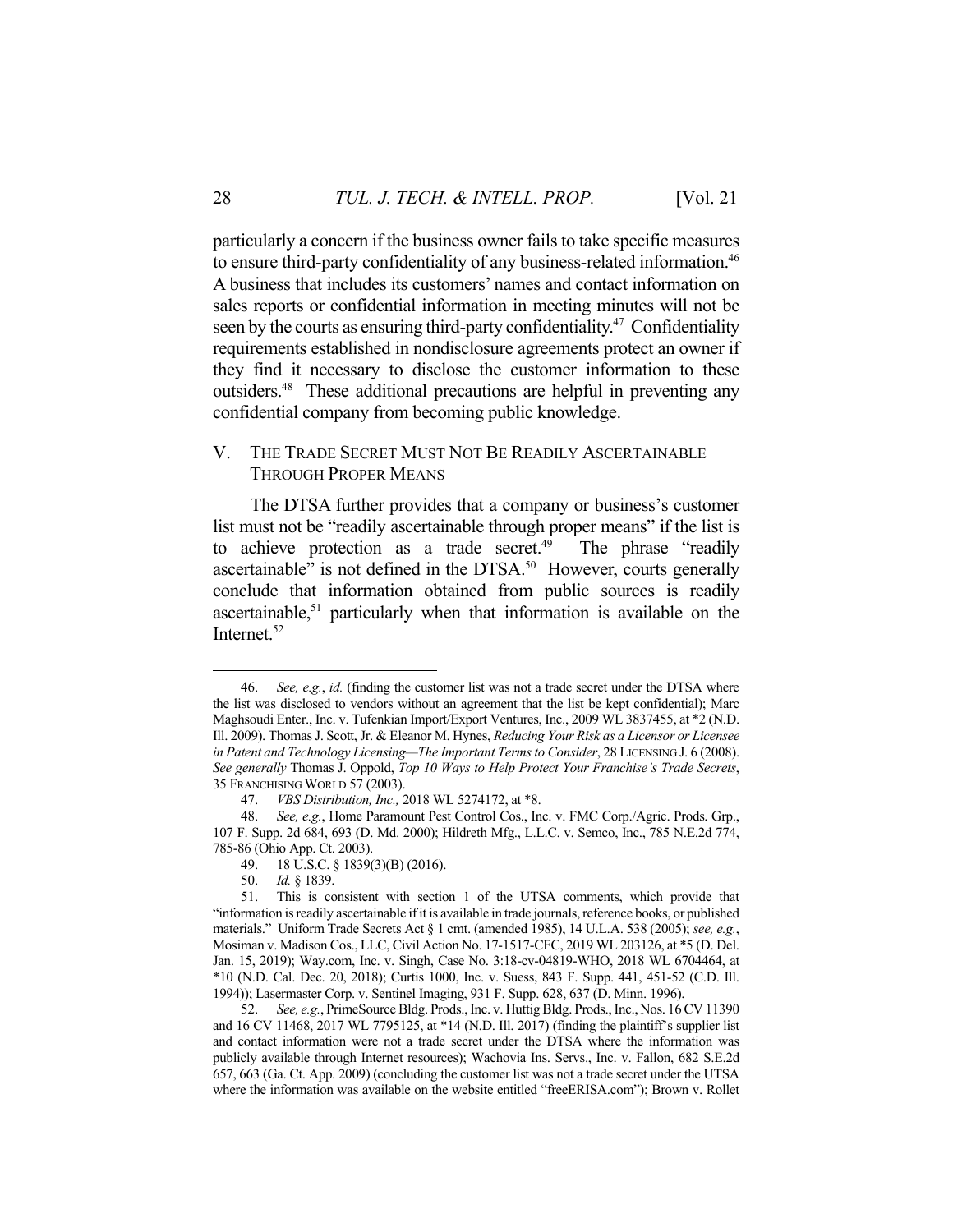1

 A court will also consider the time, effort, and expense it took for the company to develop the information, as well as the ease of duplicating that information.53 Some courts interpreting both the DTSA and individual state UTSAs will examine the information beyond its availability to the public but may rather deny trade secret status when little or no time, effort, or expense is spent to develop the list from the publicly available information.54 For example, in *PEO Experts CA, Inc. v. Engstrom*, an insurance company owner claimed its former manager and sales agents misappropriated one of the company's trade secrets.<sup>55</sup> The trade secret included its customer's identities, contact information, prior purchase history, and its client's habits and specifications with the company.<sup>56</sup> The District Court for the Eastern District of California considered the essence of the company in the market as well as the amount of time and resources it took the company to develop the list.<sup>57</sup> The court concluded that the former manager and agents had misappropriated the company's trade secret because the information "form[ed] the very foundation" of the company.58

Bros. Trucking Co., Inc., 291 S.W.3d 766, 777-78 (Mo. Ct. App. 2009) (concluding the customer list was not a trade secret under the UTSA where the information could be obtained from an industry specific website); Stark v. Gov't Accounting Sols., Inc., No. 08AP-987, 2009 WL 3161485, at \*6 (Ohio Ct. App. Sept. 30, 2009) (noting the customer list was not a trade secret under the UTSA where the information was available on the state's Secretary of State website).

 <sup>53.</sup> *Compare* Liberty Am. Ins. Grp., Inc. v. WestPoint Underwriters, LLC, 199 F. Supp. 2d 1271, 1287 (M.D. Fla. 2001) (concluding the company's park list and park data file were readily ascertainable under the UTSA because they consisted of publicly available information, could be observed by any park visitor, and the list could be compiled in two days from the available information), *and* Hamer Holding Grp., Inc. v. Elmore, 560 N.E.2d 907, 918 (Ill. Ct. App. 1990) (finding the customer list information was readily ascertainable from the Secretary of State's website information, even though it cost the company \$60,000 to condense the information from the website), *with* Fireworks Spectacular, Inc. v. Premier Pyrotechnics, Inc., 147 F. Supp. 2d 1057, 1066 (D. Kan. 2001) (finding the company's customer lists and notes were not readily ascertainable under the UTSA, even though they could be developed from public sources, where the company invested a great amount of time, effort, and expense in developing the information, including hundreds of hours of cold-calling).

 <sup>54.</sup> *Compare* PEO Experts CA, Inc. v. Engstrom, No. 2:17-cv-00318-KJM-CKD, 2017 WL 4181130, at \*6 (E.D. Cal. Sept. 21, 2017), *and* Elmer Miller, Inc. v. Landis, 625 N.E.2d 338, 342 (Ill. App. Ct. 1993) (noting that a telephone directory can be useful for creating a preliminary list of potential customers; however, developing a list of repeat customers for the business cannot be easily duplicated without a significant expenditure of time, effort and expense), *with* Xpert Automation Sys. Corp. v. Vibromatic Co., Inc., 569 N.E.2d 351, 354 (Ind. Ct. App. 1991) (concluding the customer list was not a trade secret under the UTSA even though it would have been difficult and expensive to develop the information from existing sources).

 <sup>55.</sup> *Engstrom*, 2017 WL 4181130, at \*6.

 <sup>56.</sup> *Id.*

 <sup>57.</sup> *Id.*

 <sup>58.</sup> *Id.*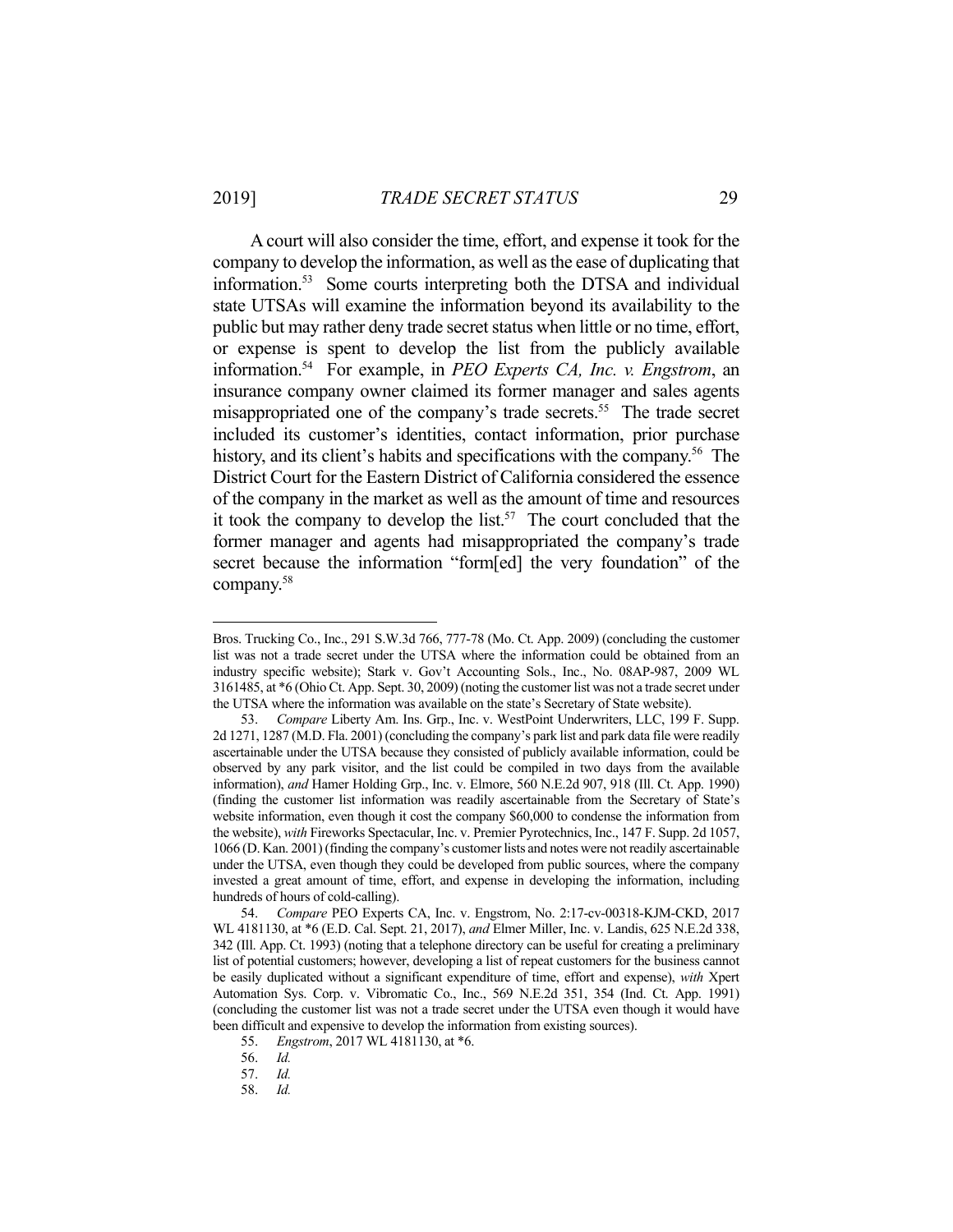Furthermore, some courts interpreting both the DTSA and a state UTSA permit trade secret protection for an entire customer list even where parts of the list are publicly available.<sup>59</sup> In *Mickey's Linen v. Fischer*, a business brought an action against its former employee for trade secret misappropriation under the DTSA and the UTSA.<sup>60</sup> The trade secret in question was a list identifying the business's top 150 customers, including customers that produced the highest revenue.<sup>61</sup> The court found that despite the availability of customers' identities, the information contained in the list was highly confidential and put the customers' livelihood at risk.62 The court concluded that because of that risk, the list was a valid trade secret; therefore, the former employee had misappropriated the list.<sup>63</sup>

## VI. REASONABLE MEASURES BY THE BUSINESS OWNER TO MAINTAIN **SECRECY**

 Finally, trade secret status under the DTSA requires a trade secret owner to "take reasonable measures to keep such information secret."64 Courts have struggled in defining "reasonable measures."65 Intending to keep customer information a secret is not enough, rather active steps must

<u>.</u>

 <sup>59.</sup> *See, e.g.*, Mickey's Linen v. Fischer, No. 17 C 2154, 2017 WL 3970593, at \*9 (N.D. Ill. Sept. 8, 2017); Haggard v. Spine, Civil Action No. 09-cv-00721-CMA-KMT, 2009 WL 1655030, at \*9 (D. Colo. June 12, 2009) (alleging that an outsider could not develop the same type of information about the customers in the territory from a phone book or website alone was sufficient for purposes of the UTSA claim even though the information could be obtained from public sources like a phone book or the Internet); Paramount Tax & Accounting, LLC v. H&R Block E. Enters., Inc., 683 S.E.2d 141, 147 (Ga. Ct. App. 2009) (finding that even though the names and addresses of the company's potential customers were available from a telephone directory, the company's customer list contained specific information about actual customers, which could only be obtained from the company's database).

 <sup>60.</sup> *Mickey's Linen*, 2017 WL 3970593, at \*9.

 <sup>61.</sup> *Id.*

 <sup>62.</sup> *Id.*

 <sup>63.</sup> *Id.*

 <sup>64. 18</sup> U.S.C. § 1839(3)(A) (2016). This sub-element is substantively similar to the UTSA definition. According to the UTSA definition, the information "is the subject of efforts that are reasonable under the circumstances to maintain its secrecy." Uniform Trade Secrets Act § 1 (amended 1985), 14 U.L.A. 538 (2005). Due to this similarity, the UTSA comments and cases applying state UTSAs can be helpful.

 <sup>65.</sup> For further discussion about what should be considered "reasonable," see generally Jonathan Green, Comment, *Trade Secrets and Data Security: A Proposed Minimum Standard of Reasonable Data Security Efforts When Seeking Trade Secret Protection for Consumer Information*, 46 CUMB. L. REV. 181 (2015); Jermaine S. Grubbs, *Give the Little Guys Equal Opportunity at Trade Secret Protection: Why the "Reasonable Efforts" Taken by Small Businesses*  Should Be Analyzed Less Stringently, 9 LEWIS & CLARK L. REV. 421 (2005).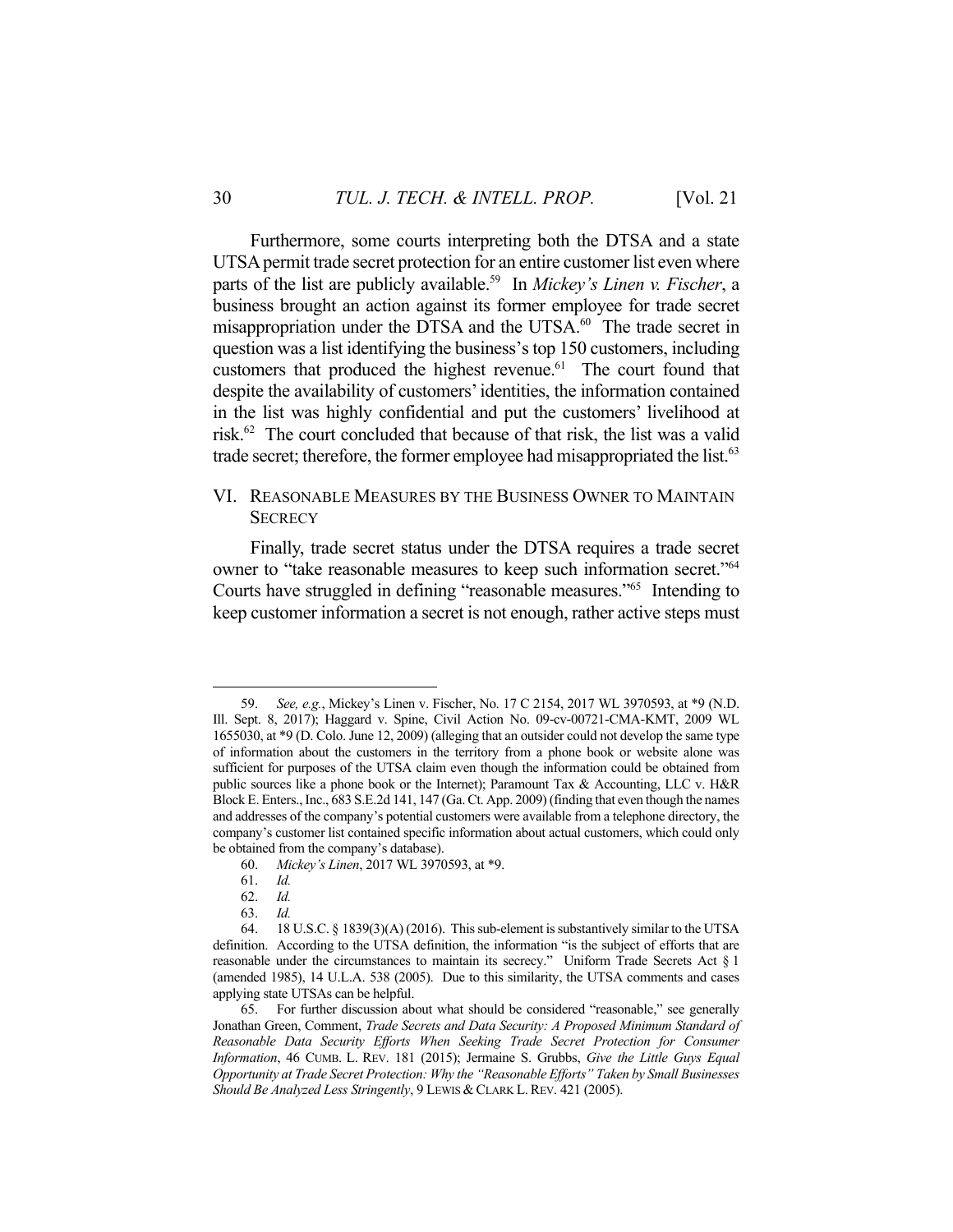be taken by the business owner to maintain the secrecy of the list and to ensure continuous protection.<sup>66</sup>

 Reasonable measures may include using passwords on company computers to restrict access.<sup>67</sup> Additionally, a company can actively reduce the risk of confidential documents ending up in the hands of the public or the company's competitors by enforcing in-company document destruction policies.<sup>68</sup> This can be accomplished by placing restrictions on printing customer information as well as by placing restrictions on taking any confidential information outside of the office.<sup>69</sup>

 Another measure is to limit the number of employees who are aware or have knowledge of the protected information.<sup>70</sup> This can be achieved by limiting access to customer lists on the company's computer networks, maintaining control over any confidential documents, or requiring confidentiality agreements with the employees.<sup>71</sup> However, one of the more reliable actions a company can take to preserve confidentiality of a customer list is through written agreements or verbally alerting employees

 <sup>66.</sup> *See, e.g.*, Logansport Mach. Co., Inc. v. Neidlein-Spannzeuge GmbH, Cause No. 3:12- CV-233 JD, 2012 WL 1877854, at \*11 (N.D. Ind. May 22, 2012); Allied Erecting & Dismantling Co. v. Genesis Equip. & Mfg., Inc., 649 F. Supp. 2d 702, 712 (N.D. Ohio 2009); GTAT Corp. v. Fero, CV 17-55-M-DWM, 2017 WL 2303973, at \*4 (D. Mont. May 25, 2017) (concluding that the plaintiff failed to show a likelihood of success on the merits in a DTSA case, even though the plaintiff presented sufficient evidence of reasonable measures to protect its trade secrets, where there was evidence that those measures were not regularly enforced).

 <sup>67.</sup> *See, e.g.*, Blindlight, LLC v. Cubbison, No. LA CV17-03497 JAK (PLAx), 2017 WL 4769460, at \*11 (C.D. Cal. July 3, 2017) (finding that reasonable measures were taken by the plaintiff to protect customer information under the DTSA by password protecting its computers as well as other factors).

 <sup>68.</sup> *See, e.g.*, Allen v. Johar, Inc., 823 S.W.2d 824, 827 (Ark. 1992) (concluding reasonable efforts were taken by the company for purposes of satisfying the UTSA where, among other efforts, old customer list printouts were destroyed).

 <sup>69.</sup> *See, e.g.*, Paramount Tax & Accounting, LLC v. H & R Block E. Enters., Inc., 683 S.E.2d 141, 148 (Ga. Ct. App. 2009) (concluding the company made a reasonable effort to maintain the secrecy of its customer database in a UTSA case where, among other factors, the company limited access to its customer database to certain employees and even those employees allowed to access the database were not allowed to print out the information or take the information home).

 <sup>70.</sup> *See, e.g.*, Avery Dennison Corp. v. Kitsonas, 118 F. Supp. 2d 848, 854 (S.D. Ohio 2000). For further discussion of trade secret protection with employees, see generally David R. Hannah, *Should I Keep a Secret? The Effects of Trade Secret Protection Procedures on Employees' Obligations to Protect Trade Secrets*, 16 ORG. SCI. 71 (2005); Elizabeth Rowe, *Trade Secrets, Data Security and Employees*, 84 CHI.-KENT L.REV. 749 (2010).

 <sup>71.</sup> *See, e.g.*, Abrasic 90 Inc. v. Weldcote Metals, Inc., No. 18 C 05376, 2019 WL 1044322, at \*9 (N.D. Ill. Mar. 4, 2019) (applying both the DTSA and state UTSA); Medidata Sols., Inc., v. Veeva Sys. Inc., 17 Civ. 589 (LGS), 2018 WL 6173349, at \*3 (S.D.N.Y. Nov. 26, 2018) (applying the DTSA); UTStarcom, Inc. v. Starent Networks, Corp., 675 F. Supp. 2d 854, 866 (N.D. Ill. 2009); Saturn Sys., Inc. v. Militare, 252 P.3d 516, 522 (Colo. App. 2011).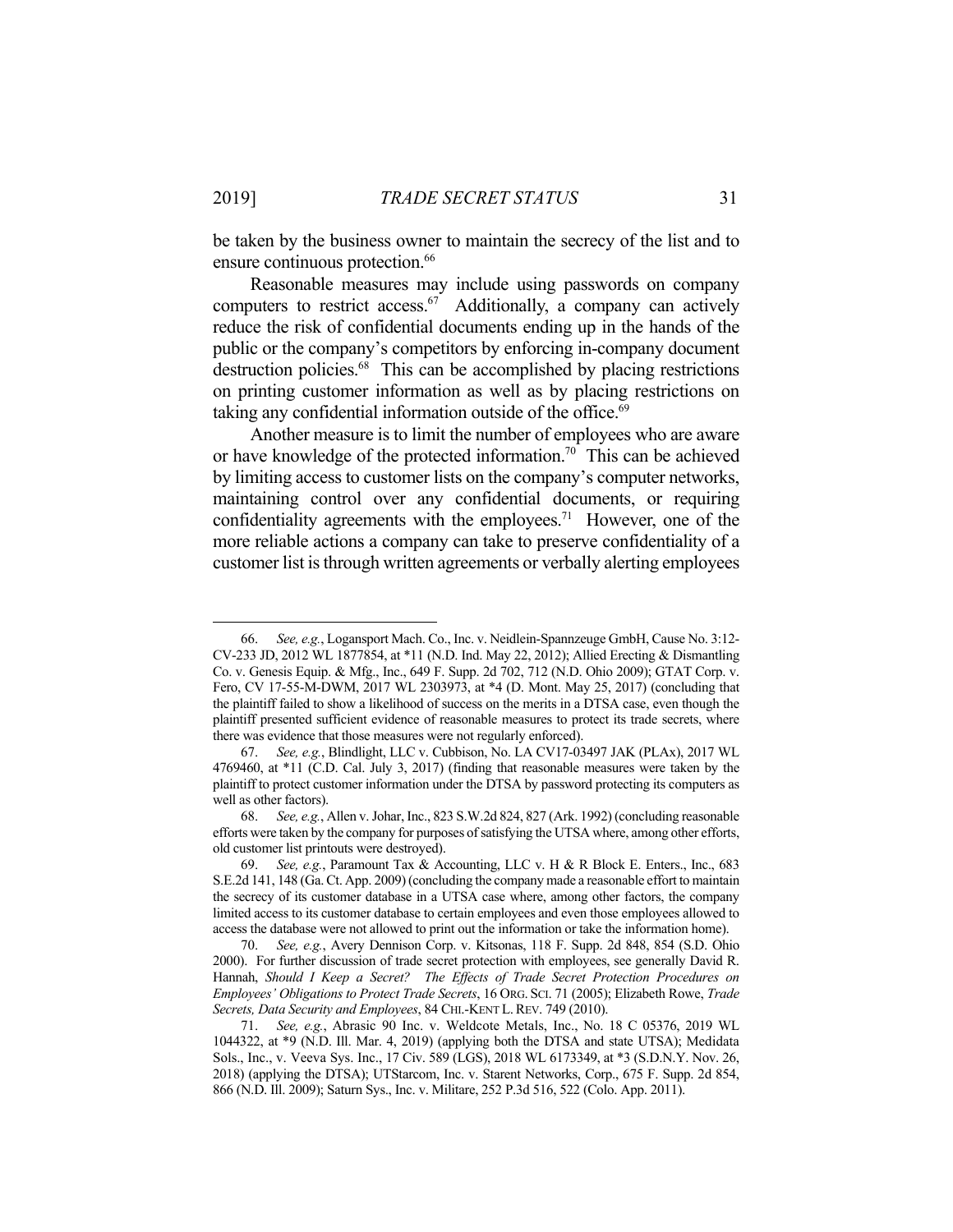to confidential restrictions on specific company information.72 Although common, confidentiality agreements are not always required to demonstrate to a court continuous protection as long as other measures are taken to protect the confidential information.<sup>73</sup> Yet, a confidentiality agreement alone may not be enough to ensure trade secret status for a customer list, particularly if the agreement is not enforced.<sup>74</sup>

 In addition to confidentiality agreements and verbal agreements, trade secret status for business customer lists may be established through a company's employee handbook.75 A company can require its employees to accept certain terms of employment contained in its employee handbook.<sup>76</sup> Unfortunately, these provisions do not necessarily prevent an employee from gaining general skills and knowledge that may be acquired while working for the company.<sup>77</sup>

 There are a variety of methods a business owner may use to protect its customer lists. However, for both the DTSA and the UTSA, the more

 <sup>72.</sup> *Compare* Express Scripts, Inc. v. Lavin, No. 17CV01423 HEA, 2017 WL 2903205, at \*6 (E.D. Mo. July 7, 2017) (finding reasonable measures were used in a DTSA case where employee nondisclosure agreements, among other things, were in place), *and* Stampede Tool Warehouse, Inc. v. May, 651 N.E.2d 209, 216-217 (Ill. App. Ct. 1995) **(**finding the customer list was a trade secret under the UTSA where, among other factors, the company required employees to sign confidentiality agreements), *with* J.J. Orr & Assocs., Inc. v. Weinschenk, No. CivA 04CA0041, 2004 WL 3017219, at \*3 (Ohio Ct. App. 2004) (concluding the customer list was not a trade secret under the UTSA where, among other factors, the company did not ask employees to sign confidentiality agreements and did not verbally instruct employees about the list's confidentiality). For additional discussion of ensuring confidentiality with employees, see generally Douglas E. Dexter & Jessica Beckett-McWalter, *Protecting Trade Secrets: Best Practices from Hiring to Terminating and Everything in Between*, 26 LICENSING J. 1 (2006); Jeffrey S. Klein et al., *Drafting Employment Related Agreements*, 762 PLI/LIT 143 (2007); Marguerite S. Walsh, *The Top Ten Reasons Employers Lose Trade Secret Cases—And How to Prevent Them*, 15 INTELL. PROP. & TECH. L.J. 1 (2003).

 <sup>73.</sup> *See, e.g.*, PEO Experts CA, Inc. v. Engstrom, No. 2:17-cv-00318-KJM-CKD, 2017 WL 4181130, at \*7 (E.D. Cal. Sept. 21, 2017) (concluding a confidentiality agreement was not necessary to establish trade secret status for the customer lists under the DTSA where other measures were used).

 <sup>74.</sup> *See, e.g.*, Equifax Servs., Inc. v. Examination Mgmt. Servs., Inc., 453 S.E.2d 488, 493 (Ga. Ct. App. 1995).

 <sup>75.</sup> *See, e.g.*, Sterling Computers Corp. v. Haskell, 4:17-CV-04073-KES, 2018 WL 671210, at \*1 (D. S.D. Feb. 1, 2018); Alltech Commc'ns, LLC v. Telworx Commc'ns, LLC, No. 08-CV-210-TCK-FHM, 2010 WL 3732150, at \*5 (N.D. Okla. 2010).

 <sup>76.</sup> *See, e.g.*, *Haskell*, 2018 WL 671210, at \*1; *Alltech Commc'ns, LLC*, 2010 WL 3732150, at \*5.

 <sup>77.</sup> *See, e.g.*, T&S Brass & Bronze Works, Inc. v. Slanina, Civil Action No. 6:16-3687- MGL, 2016 WL 11201768, at \*7 (D. S.C. Dec. 20, 2016); McKesson-Med. Surgical, Inc. v. Micro Bio-Medics, Inc., 266 F. Supp. 2d 590, 593-94 (E.D. Mich. 2003); DiGiorgio v. Megabyte Int'l*,*  Inc., 468 S.E.2d 367, 369 (Ga. 1996).